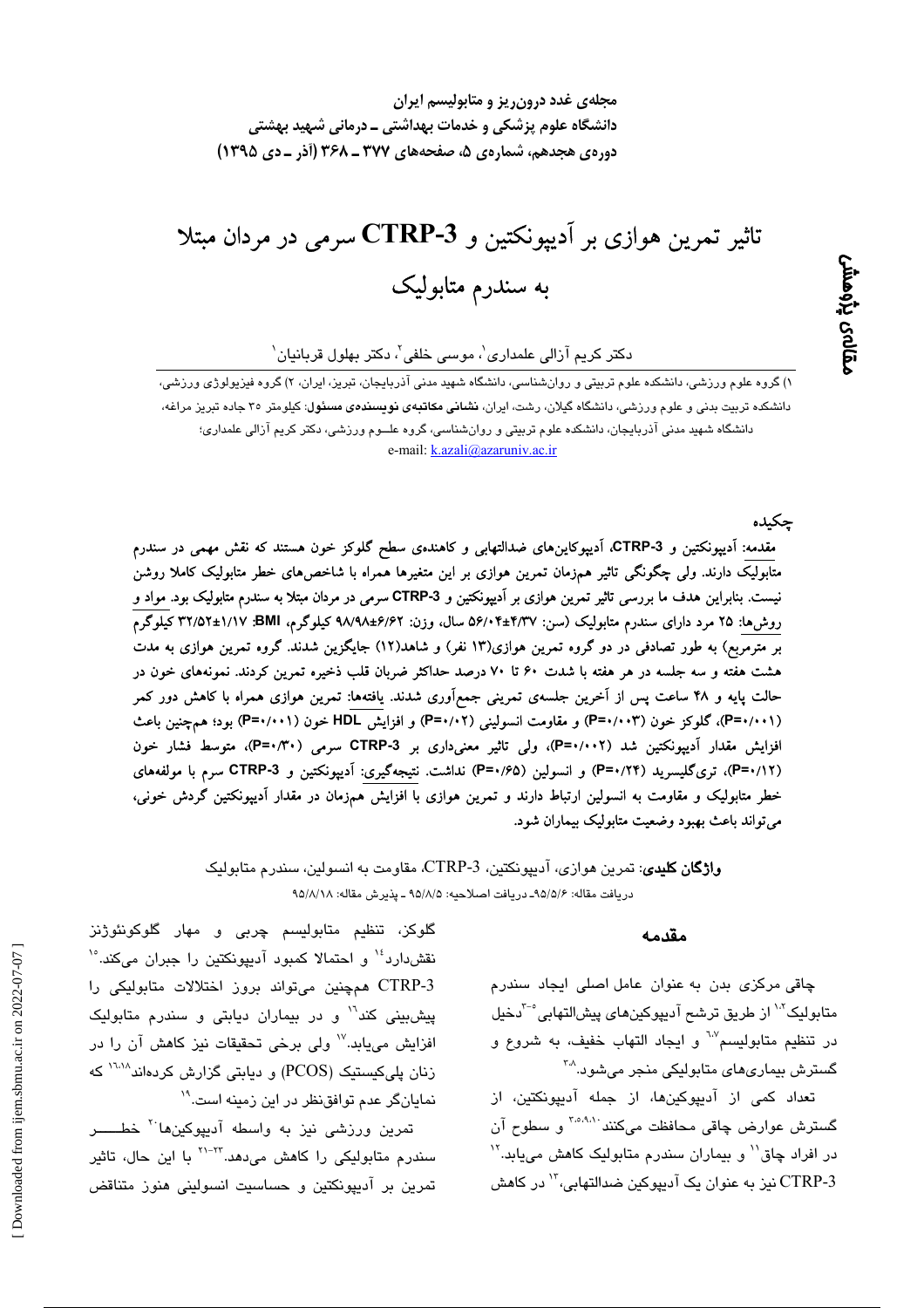است و افزایش،<sup>۲۲-۲۶</sup> عدم تغییــــــر<sup>۲۹-۲۷</sup>و حتی کـــــاهش آن گزارششدهاست.<sup>۳۰</sup> فقط در یک تحقیق، کاهش CTRP-3 زنان چاق در اثر تمرین ترکیبی قدرتی و هوازی مشاهده شده است.<sup>۳۱</sup> بنابراین با در نظر گرفتن شباهتها*ی* ساختار*ی* و عملکردی CTRP-3 و آدیپونکتین در افزایش حساسیت انسولینی و بهبود وضعیت متابولیک، به نظر میرسد بررسی تاثیر تمرین هوازی بر CTRP-3، آدیپونکتین و شاخصهای خطر متابولیک در مردان مبتلا به سندرم متابولیک بسیار کاربردی باشد که در این تحقیق مورد توجه قرار گرفته است.

## مواد و روشها

روش این تحقیق از نوع تجربی بود. ابتدا پس از فراخوان در سطح شهر، پارکها، باشگاههای تندرستی و بیمارستان-های شهر تبریز، ٤٠ مرد چاق میانسال (٥٠ تا ٦٥ سال) غیرفعال داوطلب شدند که از لحاظ جسمانی و سلامت عمومی مورد معاینه قرار گرفتند و علاوه بر اندازهگیری فشار خون و نوار قلب، آزمایشهای خونی اولیه (قند خون، نيمرخ چربي خون، اوره، كراتينين و CBC) به عمل آمد. شاخصهای ورود به تحقیق شامل چاقی شکمی به عنوان یک معیار اجباری برای ابتلا به سندرم متابولیک (دور کمر بالاتر از ۹۱/۰ سانتی،متر) <sup>(٤١)</sup> به همراه دارا بودن دو مورد از ناھنجارىھاى ذيل بود: نارسايى چربى خون (سطوح تریگلیسرید بالاتر از ۱۵۰ میلیگرم در صد میلیلیتر یا سطوح HDL کمتر از ٤٠ ميليگرم در صد ميلي ليتر و يا مصرف داروهای نارسایی چربی خون)، فشار خون (فشار خون سیستولی بالاتر از ۱۳۰ میلی متر جیوه و فشار خون دیاستولی بالاتر از ۸۰ میلی متر جیوه و یا مصرف داروهای كاهنده فشار خون) و سطوح بالاي قند خون سطوح گلوكز خون بالاتر از ۱۱۰ میلیگرم در صد میلی لیتر و یا مصرف داروهای کاهنده قند خون). شاخصهای خروج از تحقیق شامل مصرف سیگار و الکل، دارا بودن مشکلات خواب، مصرف انسولین، تغییر وزن بدن (بیش از ١٠ درصد)، دارا بودن سطوح کراتینین سرمی بالاتر از ۲/۲٦ میلیگرم در صد میلی لیتر، دفع پروتئین در خون به مقدار بیش از ۱ گرم در روز، دارا بودن فشارخون دیاستولی/سیستولی بیش از ١٦٠/١٠٠ میلی متر جیوه و داشتن محدودیت پزشکی و یا سایر مشکلات برای مشارکت در فعالیت جسمانی بود. پس از تایید طرح تحقیق در کمیته اخلاق دانشگاه علوم پزشکی

تبریز با کد IR.TBZMED.REC.1395.741 و امضای رضایتنامهی کتبی توسط آزمودنیها و اندازهگیری ترکیب بدنی (قد، وزن، نمایهی تودهی بدنی، درصد چربی و دور کمر)، در نهایت تعداد ۲۰ نفر پس از پرکردن پرسشنامه ویژهی تعیین سطح فعالیت بدنی و ثبت سوابق بیماری به عنوان آزمودنی نهایی انتخاب شدند و در ادامه، افراد به طور تصادفی به دو گروه تمرین هوازی (۱۳ نفر، سن: ٤/٢٤±١/٧٦ه سال، وزن: ٦٧/٤٤±١٩/٤٢ كيلوگرم و نمايهى تودهی بدن: ۱//۱+۲۲/۱۰ کیلوگرم بر متر مــربــــم) و شاهد /١٢ نفر، سن: ٦٧/٢٣±٤/٦٧ سال، وزن: ٩٨/٤٧±٩٨/٤٧ کیلوگرم و نمایهی تودهی بدن: ۱/۲۸±۲۲/٤٤ کیلوگرم بر متر مربع) تقسیم شدند. برای اندازهگیری حداکثر اکسیژن بیشینه از آزمون  $\operatorname{GXT}^{\mathrm{i}}$  استفاده شد.  $(\mathrm{V0}_{2\mathrm{max}})$ 

آزمودنی های گروه تمرین هوازی به مدت ۸ هفته و ۳ جلسه در هر هفته به فعالیت ورزشی هوازی پرداختند. برنامهی تمرینی برای این افراد شامل ۱۰ دقیقه گرم کردن (پیادهروی و حرکات کششی)، تمرین اصلی (۲۰ تا ٦٠ دقیقه و با شدت ٦٠ تا ٧٠ درصد ضربان قلب ذخيره) و ١٠ دقيقه سرد کردن (راه رفتن و حرکات کششی) بود. به منظور رعايت اصل اضافه بار، مدت تمرين در هفته اول ٢٥ دقيقه و شدت تمرین با ٦٠ درصد ضربان قلب ذخیره بود که به ازای هر هفته ٥ دقیقه به زمان و تقریبا ٢ درصد به شدت تمرین اضافه شد، به طوری که مدت تمرین در هفته پایانی (هشتم) به ٦٠ دقيقه و شدت تمرين به تقريبا ٧٠ درصد ضربان قلب ذخیره رسید. در طول ۸ هفته، گروه شاهد هیچ نوع فعالیت ورزشی را تجربه نکرد. ٤٨ ساعت پیش و پس از اجرای برنامههای تمرینی ترکیب بدنی، آمادگی جسمانی و ارزیابی-های بیوشیمیایی انجام شدند. بدین منظور، ۱۲ ساعت پس از ناشتایی شبانه، نمونهگیری خونی از ورید بازویی به مقدار ٦ میلی لیتر انجام شد و در لولههای ونوجکت فاقد مادهی ضد انعقاد ریخته شد و سپس به مدت ١٥ دقیقه با دور ٣٥٠٠ در دقیقه سانتریفیوژ شد و سرم جداسازی شده در دمای ۲۰-درجه سانتیگراد برای ارزیابی های متغیرهای بیوشیمیایی منجمد و نگهداری شد. اندازهگیری متغیرهای ترکیب بدنی، شامل قد (با قدسنج دیواری (سکا ۲۲۲)، وزن (با ترازوی مدرج شده)، نمایهی تودهی بدنی (وزن به کیلوگرم تقسیم بر مجذور قد به متر)، درصد چربی (به روش جکسون و پولاک)

i - Graded Exercise Test (GXT)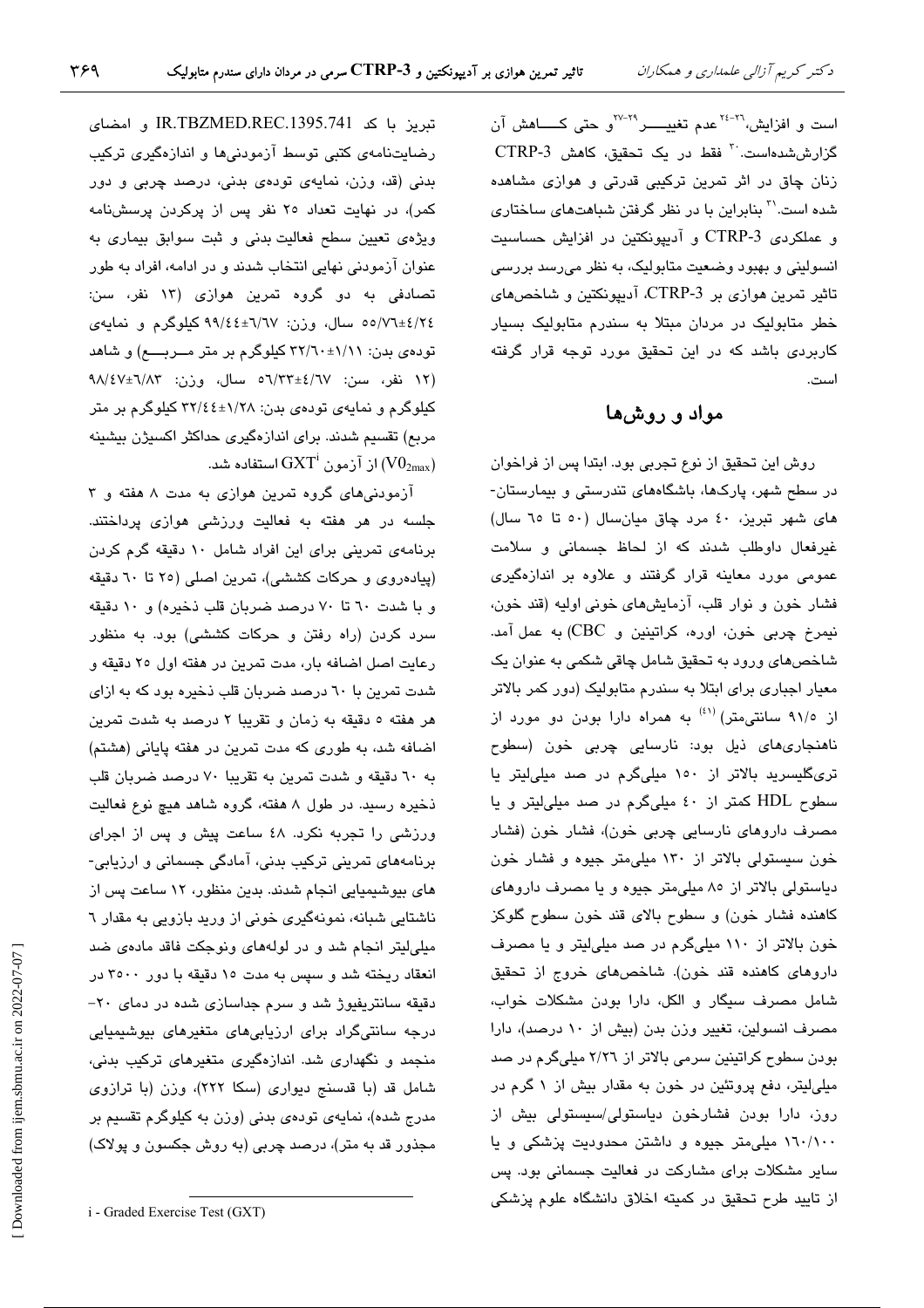و دور کمر (با متر نواری) صورت گرفت. برای اندازهگیری گلوکز خون از روش گلوکز اکسیداز و برای نیمرخ چربی از روش آنزیماتیک استاندارد (کیت پارس آزمون، کرج، ایران) با استفاده از دستگاه اتوآنالایزر ( Technicon, RA1000, USA) استفاده شد. آدیپونکتین و CTRP-3 سرمی نیز با استغاده از کتب Human adiponectin,ADP ELISA Kit C1q/TNF-related protein-Human 3, Cartonectin/CTRP3/CORS-26 ELISA Kit شرکت cusabio (چین) با حساسیت (به ترتیب)) نانوگرم بر میلیلیتر و ۰/۰۳۹ نانوگرم بر میلیلیتر به روش الایزا اندازهگیری شدند.

روش آماری. پس از تعیین طبیعی بودن دادهها با آزمون کلموگروف ـ اسمیرنوف، از ضریب همبستگی پیرسون برای بررسی همبستگی بین متغیرها، از آزمون t همبسته برای مقایسهی اختلاف بین گروهی (بین پیش آزمون با پس آزمون) و از آزمون t مستقل برای مقایسهی اختلاف بین

گروهی (بین گروه شاهد با گروه تمرین) استفاده شد. دادههای جمعآوری شده با استفاده از نرمافزار SPSS نسخه ۲۰ تجزیه و تحلیل شدند و سطح معنیداری ۲۰/۰۵ در نظر گرفته شد.

## بافتهها

اطلاعات توصيفي و استنباطي كل متغيرهاى تحقيق در جدول ١ ارائه شدهاند. به علاوه، تفاوت معنى دارى از لحاظ مقدار تغییرات ناشی از مداخله در دور کمر، لیپویروتئین پرچگال، گلوکز و شاخص مقاومت به انسولین در بین دو گروه (بر حسب نتایج آزمون t مستقل) مشاهده شد (P<۰/۰٥)، ولی تفاوتهای بین گروهی مقدار تغییرات ناشی از مداخله در مورد فشار میانگین سرخرگی (P=۰/۳۲)،  $(P = \cdot / \circ \xi)$  تری $\Delta$ لیسرید (P= $\cdot / \xi$ ) و انسولین (P= $\cdot / \circ$ )، در حد معنى دار نبودند.

|                                     | مرحله     | شاهد                                                                                                                                               |                       | تمرين هوازي                                                              |                               |  |
|-------------------------------------|-----------|----------------------------------------------------------------------------------------------------------------------------------------------------|-----------------------|--------------------------------------------------------------------------|-------------------------------|--|
| متغير                               |           | انحراف معيار±ميانگين                                                                                                                               | $\mathbf P$           | انحراف معيار±ميانگين                                                     | $\mathbf{P}$                  |  |
| حداکثر اکسیژن مصرفی نسبی            | پیش آزمون | $Y \cdot / \circ \mathcal{I} \pm Y / \cdot Y$                                                                                                      | $\cdot/\vee$          | $Y \cdot /VV^{\pm}Y/\Sigma Y$                                            | $\cdot/\cdot\cdot\uparrow^*$  |  |
| (لیتر در دقیقه بر کیلوگرم)          | يس آزمون  | $Y \cdot / \xi \wedge \pm Y / \Lambda \xi$                                                                                                         |                       | $\Upsilon\Upsilon/\Upsilon$ + $\Upsilon$                                 |                               |  |
|                                     | پیش آزمون | $9\Lambda$ /2V $\pm$ $7$ / $\Lambda$ ۳                                                                                                             | $\cdot$ /90           | 99/22±7/7V                                                               | $\cdot/\cdot\cdot\uparrow^*$  |  |
| وزن (کيلوگرم)                       | پس آزمون  | $9\Lambda/\circ \pm 7/79$                                                                                                                          |                       | $97/97 \pm 7/57$                                                         |                               |  |
| نمایە <i>ی</i> تودە <i>ی</i> بدنى   | بيش آزمون | $\tau\tau/\epsilon$ $\epsilon\pm\gamma/\tau\Lambda$                                                                                                | $\cdot$ /90           | $\Upsilon \Upsilon / \Upsilon \cdot \pm \Upsilon / \Upsilon$             | $\cdot/\cdot\cdot\setminus^*$ |  |
| (کیلوگرم بر مترمربع)                | پس آزمون  | $\Upsilon\Upsilon/\xi\bar{\xi} \pm 1/\sigma\sigma$                                                                                                 |                       | $\Upsilon\Upsilon/\Upsilon$ $\pm\Upsilon/\Upsilon$                       |                               |  |
| دور کمر (سانتی،متر)                 | پیش آزمون | $\cdots/\sqrt{1+\tau/7}$                                                                                                                           | $\cdot$ /Vo           | $9\Lambda/77\pm 2/4$                                                     | $\cdot/\cdot\cdot$ \*         |  |
|                                     | يس آزمون  | $\cdots$ / $\tau$ o $\pm$ $\epsilon$ / $\tau$ $\tau$                                                                                               |                       | $97/T\pm 7/VT$                                                           |                               |  |
| میانگین فشار سرخرگی (میلی متر جیوه) | پیش آزمون | $\frac{1}{\sqrt{2}}\frac{1}{\sqrt{2}}\frac{1}{\sqrt{2}}\frac{1}{\sqrt{2}}\frac{1}{\sqrt{2}}\frac{1}{\sqrt{2}}\frac{1}{\sqrt{2}}\frac{1}{\sqrt{2}}$ | $\cdot / \lambda$     | $\mathcal{N} \cdot \mathcal{V}/\mathcal{V} \neq \mathcal{V}/\mathcal{V}$ | $\cdot/\nu$                   |  |
|                                     | پس آزمون  | $\cdot \cdot \cdot / \circ \circ \pm \cdot / \circ \cdot$                                                                                          |                       | $\frac{1}{2}$                                                            |                               |  |
| تری گلیسرید                         | بيش آزمون | TAY/VOITA/TO                                                                                                                                       | $\cdot$ /V $\uparrow$ | <b>YA\/YA±\\/\V</b>                                                      | $\cdot/\cdot \circ \tau$      |  |
| (میلی گرم در صد میلیلیتر)           | پس آزمون  | $\Upsilon V \Upsilon / \Upsilon \pm V \cdot / V \Upsilon$                                                                                          |                       | $Y1Y/Y\rightarrow Y1Y\rightarrow$                                        |                               |  |
| ًاHDL (میلی گرم در صد میلیلیتر)     | پیش آزمون | $\tau\tau/\circ\cdot\pm\tau/\epsilon\tau$                                                                                                          | $\cdot/\sqrt{1}$      | $\Upsilon V/\cdot V \pm \Sigma / J \cdot$                                | $\cdot/\cdot\cdot\right)^*$   |  |
|                                     | يس آزمون  | $\Upsilon \Upsilon \Upsilon \Upsilon + \Upsilon \Lambda$                                                                                           |                       | $\Upsilon$ 9/27±2/. $V$                                                  |                               |  |
| انسولين                             | پیش آزمون | $12/\cdot + \pm 7/\circ 2$                                                                                                                         | $\cdot$ / $\vee\tau$  | $17/9. \pm 7/77$                                                         | .77                           |  |
| (میکرو واحد بر میلی لیتر)           | پس آزمون  | $12/0 \pm 7/29$                                                                                                                                    |                       | $17/02 \pm 7/77$                                                         |                               |  |
| گلوکز (میلی گرم در صد میلیلیتر)     | ييش آزمون | 179/0.0077                                                                                                                                         | $\cdot$ / $\vee$      | $177/T+17/V2$                                                            | $\cdot/\cdot\cdot$ \*         |  |
|                                     | پس آزمون  | $179/70 \pm 12/90$                                                                                                                                 |                       | $117/\lambda \epsilon \cdot \pm 17/\lambda \cdot$                        |                               |  |
|                                     | پیش آزمون | $2/07\pm1/7$ .                                                                                                                                     | .41                   | $2/7$ $\pm$ $\frac{1}{1}$                                                | $\cdot/\cdot\cdot\tau^*$      |  |
| شاخص مقاومت به انسولين‡             | يس آزمون  | $2/0.2\pm1/19$                                                                                                                                     |                       | $\Upsilon/\Lambda\Upsilon\pm\cdot/\Lambda\Upsilon$                       |                               |  |

جدول ۱– مولغههای خطر سندرم متابولیک و مقاومت به انسولین دو گروه در طول پیش آزمون و پس آزمون

\* تفاوت معنیدار نسبت به پیش آزمون (٢٠/٠٥).†HDL: لیپوپروتئین پرچگال، ‡ روش محاسبه HOMA-IR است.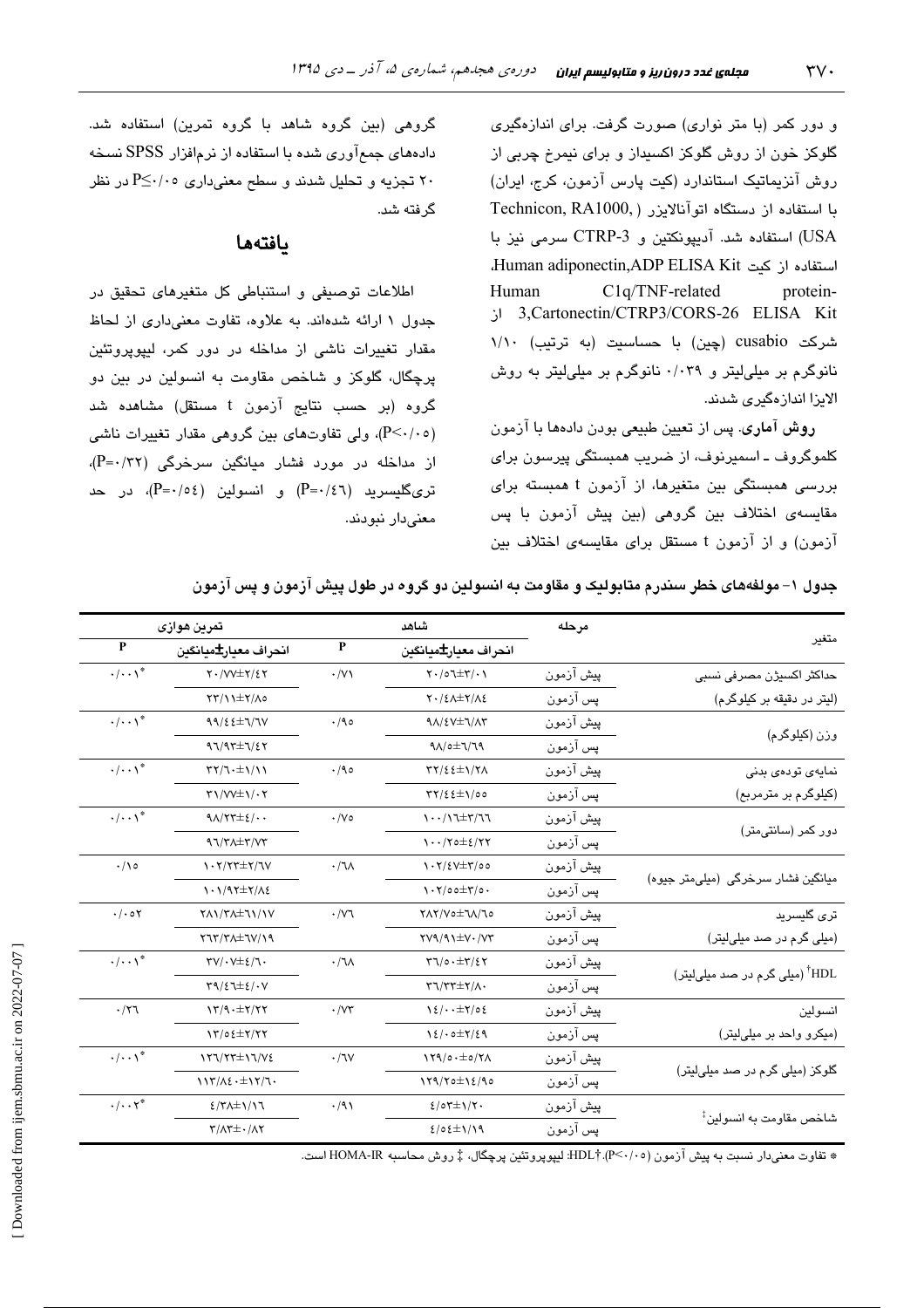مقدار تغییرات آدیپونکتین سرمی گروه تمرین هواز*ی*  $(P<\cdot/\cdot\,$ ۱۹) تفاوت معنی داری نسبت به گروه شاهد داشت

در حالیکه تفاوت مقدار تغییرات CTRP-3 در طول مداخله در بین دو گروه معنیدار نبود (P>٠/٥٩) (نمودار ١ و ٢).



نمودار ۱–سطح سرمی TRP-3 گروهها در پیش آزمون و پس آزمون.

\* تفاوت معنیدار وجود ندارد (P>۰/۰۵).



نمودار ۲– سطح سرمی آدیپونکتین گروهها در پیش آزمون و پس آزمون. \* و †: به ترتیب نمایانگر تفاوت معنیدار نسبت به پیشآزمون و نسبت به گروه شاهد

> نتایج آزمون پیرسون برای بررسی ارتباط بین آدیپونکتین و CTRP-3 با اجزای سندرم متابولیک و شاخص مقاومت به انسولین در حالت پایه و ارتباط بین

تغییرات آدیپونکتین و CTRP-3 با تغییرات اجزای سندرم متابولیک و شاخص مقاومت به انسولین در طول دورهی مداخله (هشت هفته تمرین هوازی) در جدول ۲ آمده است.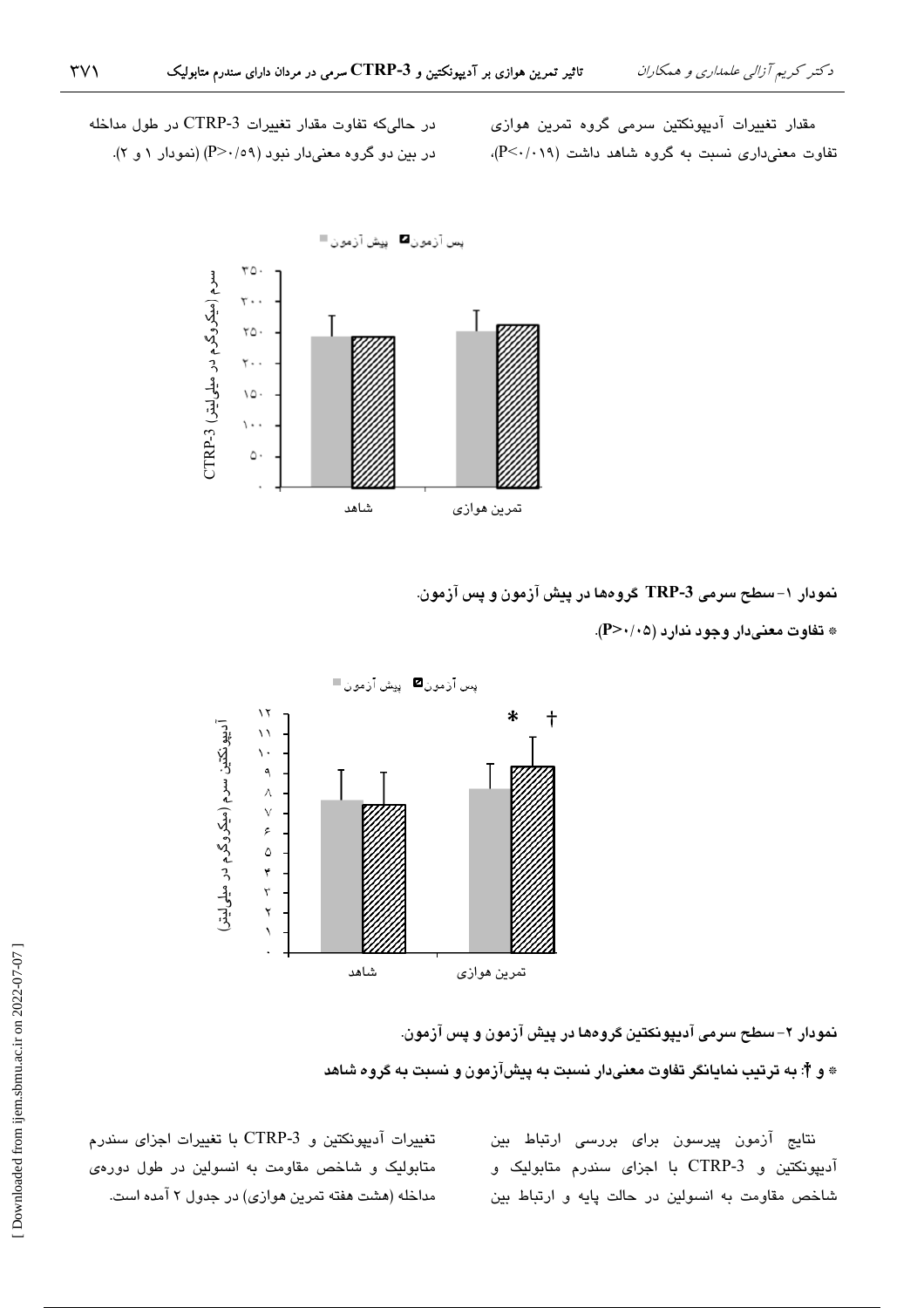|                     | سطوح پايه              |                                   |                            | پس از ۸ هفته تمرین هوازی         |                    |                                         |                      |                      |
|---------------------|------------------------|-----------------------------------|----------------------------|----------------------------------|--------------------|-----------------------------------------|----------------------|----------------------|
|                     | آديپونكتين             |                                   | CTRP-3                     |                                  | تغييرات آديپونكتين |                                         | تغييرات CTRP-3       |                      |
|                     | $\mathbf{r}$           | P                                 | $\mathbf{r}$               | P                                | r                  | ${\bf P}$                               | r                    | P                    |
| وزن                 | $-\cdot/\tau$ .        | $\cdot/\gamma$                    | $-\cdot/7\epsilon$         | $\cdot/\cdots$ $\cdot$           | $-\cdot/\circ V$   | $\cdot/\cdot\, \xi^*$                   | $\cdot$ /۲٦          | $\cdot$ /٣ $\wedge$  |
| نمايەي تودەي بدنى   | $-\cdot/\circ\epsilon$ | $\cdot/\cdot\cdot$ o <sup>*</sup> | $-\cdot/27$                | $\cdot/\cdot \tau^*$             | $-\cdot/2$ ۳       | $\cdot/\gamma$                          | $\cdot$ /۲۲          | $\cdot/20$           |
| دور کمر             | $-\cdot/7$ .           | $\cdot/\cdot\cdot$ \*             | $-\cdot/\circ \mathcal{A}$ | $\cdot/\cdot\cdot\mathsf{Y}^*$   | $-\cdot$ /9)       | $\cdot/\cdot\cdot^*$                    | $\cdot/\cdot\cdot$ 0 | $\cdot$ /9 $\wedge$  |
| میانگین فشار سرخرگی | $-\cdot/\circ \circ$   | $\cdot/\cdot\cdot\epsilon^*$      | $-\cdot/\tau$              | $\cdot/\cdot\vee$                | $\cdot/\tau$ .     | $\cdot$ /٣١                             | $\cdot/\xi$ .        | $\cdot$ / $\vee$     |
| گلوکز               | $-\cdot/27$            | $\cdot/\cdot \tau \tau^*$         | $-\cdot/\circ\cdot$        | $\cdot/\cdot\cdot$ ۹ $*$         | $- \cdot /VY$      | $\cdot/\cdot\cdot$ $\circ$ <sup>*</sup> | $-\cdot/\lambda$ .   | $\cdot$ / $\vee$ {   |
| انسولين             | $-\cdot/\tau$ ٩        | $\cdot/\cdot\zeta\gamma^*$        | $-\cdot/\tau$ .            | $\cdot/\gamma$                   | $-\cdot$ /۲۷       | $\cdot$ /٣٥                             | .77                  | $\cdot/\cdot \vee^*$ |
| مقاومت به انسولین   | $-\cdot/20$            | $\cdot/\cdot \wedge$              | $-\cdot/2$ ٣               | $\cdot/\cdot \mathsf{Y}\wedge^*$ | $-\cdot/77$        | $\cdot/\cdot \tau$                      | $\cdot$ /۳۱          | $\cdot$ /۲۹          |
| تر <i>ی</i> گلیسرید | $-\cdot/\tau$          | $\cdot/\cdot$ VV                  | $-\cdot/\sqrt{9}$          | $\cdot$ /٣٤                      | $\cdot/\gamma$     | $\cdot/\circ \wedge$                    | $-\cdot/\sqrt{9}$    | $\cdot$ /0۲          |
| ليپرپروتئين پرچگال  | $\cdot/\gamma$         | $\cdot$ /0 {                      | $\cdot$ /۳0                | $\cdot/\cdot \wedge$             | .75                | $\cdot/\gamma$                          | $\cdot/\gamma$       | .79                  |

جدول ۲- نتايج بررسي ارتباط سطح سرمي آدييونكتين و 3-CTRP با اجزاء سندرم متابوليک و شاخص مقاومت به انسولین پیش و پس از آزمون

\*همبستگی معنیدار (P≤۰/۰٥).

#### ىحث

هدف این تحقیق، بررسی تاثیر تمرین هوازی بر سطوح آدیپونکتین و CTRP-3 سرم و شاخصهای خطر ابتلا به سندرم متابولیک در مردان مبتلا به سندرم متابولیک بود. به عنوان مهمترين يافته اين تحقيق، تمرين هوازى فقط باعث افزایش آدیپونکتین سرمی شد و تاثیر معنیداری بر -CTRP 3 نداشت. مطالعات پیشین در مورد تاثیر تمرین ورزشی بر سطوح آدیپونکتین نتایج متضادی را گزارش کردهاند، بهطوریکه برخی مطالعات افزایش°<sup>۲۲-۲</sup> و برخی دیگر عدم <mark>تغیی</mark>ر در آن را گزارش کردهاند.<sup>۲۷،۲۹،۳۱،۳۷</sup> همسو با نتایج مطالعه حاضر، پوشیدا<sup>ن</sup>و همکارانش گزارش کردند که ۱۲ هفته تمرین هوازی با شدت ٦٠ تا ٨٠ درصد حداکثر ضربان قلب باعث افزايش آديپونكتين در افراد با اختلال ليپيدى مى-شود.<sup>۲۸</sup> رینگ–دیمیتریو<sup>ان</sup>و همکارانش نیز نتایج مشابهی را در افراد میانسال مبتلا به سندرم متابولیک پس از ٢٤ ماه تمرین ورزشی گزارش کردند، بهطوریکه افزایش آدیپونکتین با بھبود آمادگی شرایط قلبی ـ عروقی همراه بود.\*" با این حال، ابولفتحی و همکارانش تغییرات قابل توجهی از آدیپونکتین را به دنبال ۸ هفته تمرین تناوبی هوازی با شدت ٦٥ تا ٨٠ درصد حداكثر توان پا در زنان مبتلا به ديابت نوع

i-Yoshida

۲ مشاهده نکردند.<sup>.؛</sup> در اکثر مطالعاتی که افزایش سطوح آدیپونکتین را پس از تمرین ورزشی گزارش کردهاند، کاهش وزن بدن و درصد چربی نیز مشاهده شده است<sup>۳۳،۳،</sup>۳۸ اختلال در تنظیم ترشح آدیپونکتین از بافت چربی با انباشت بافت چربی به ویژه چربی احشایی، مکانیسمی کلیدی در اختلالات متابولیکی از جمله سندرم متابولیک است، بهطوریکه سطوح آدیپونکتین با انباشت چربی احشابی کاهش مییابد. در مقابل، کاهش وزن بدن و به طور عمده چربی شکمی میتواند نقش موثری در افزایش آدیپونکتین سرمی داشته باشد. در پژوهش حاضر، به نظر می رسد که کاهش وزن بدن، نمایهی تودهی بدنی و دور کمر به واسطهی تمرین هوازی نقش موثری در افزایش آدیپونکتین سرمی داشته باشد، بهطوریکه ارتباط معنیداری نیز بین تغییرات آدیپونکتین با تغییرات نمایهی تودهی بدنی و دور کمر مشاهده شد. علاوه براین، بیان آدیپونکتین سلولهای چربی زیرپوستے ارتباط قابل توجھے یا آدی<u>پونکتین سرم</u>ے دارد<sup>61</sup>و التهاب منجر به اختلال در عملکرد سلولهای چربی و درنتيجه کاهش بيان آديپونکتين ميشود.<sup>؟؛</sup> سندرم متابوليک يا گسترش التهاب يافت چربي و اختلال در ترشح آديپوكينها همراه است.<sup>۶۲</sup> در مقابل، تمرین ورزشی باعث کاهش سطوح آدیپوکینهای مرتبط با التهاب در بافت چربی میشود.<sup>483</sup> اگرچه مکانیسم دقیق افزایش بیان آدیپونکتین با کاهش التهاب ناشی از تمرین ورزشی دقیق مشخص نشده است، با

ii-Ring-Dimitriou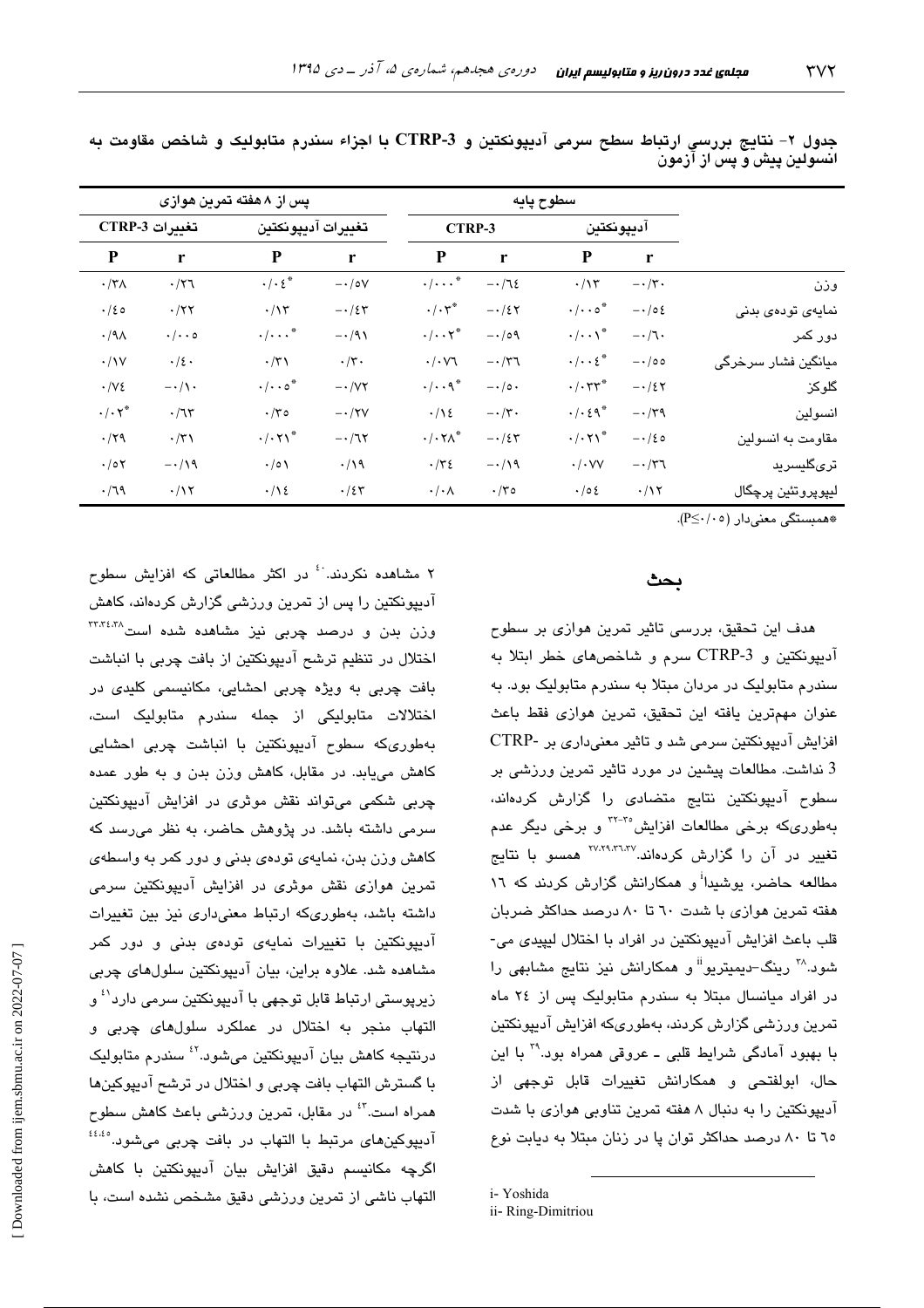این حال به نظر میرسد که تمرین هوازی با کاهش التهاب بافت چربی منجر به افزایش ترشح آدیپونکتین در پژوهش حاضر شده باشد.

یکی دیگر از یافتههای مهم پژوهش حاضر این بود که ۸ هفته تمرین هوازی تاثیر معنیداری بر مقدار CTRP-3 سرمی ندارد. در ارتباط با تاثیر تمرینهای ورزشی بر CTRPs مطالعات بسیار محدودی انجام شده است. در این زمینه، چوی<sup>i</sup>و همکارانش تاثیر ۳ ماه تمرین ترکیبی (استقامتی - مقاومتی) بر CTRP-5 وCTRP-5 در زنان چاق را بررسی کردند که سطوح CTRP-3 سرمی کاهش و CTRP-5 افزایش کمی داشت.<sup>\۳</sup> تجویز CTRP-3 نوترکیب اثرات کاهندهی سطوح گلوکز خون از طریق کاهش گلوکز خروجی از کبد (مهار گلوکونئوژنز)<sup>۱</sup>٬ و اثرات ضد التهابی از طریق مهار ترشح IL-6 وTNF-α ناشمی از LPS در سلول-های TH1 و کاهش فعالیت NF-kB دارد.<sup>۶٬</sup> با این حال در مطالعه چوی" و همکارانش کاهش متناقضمی از CTRP-3 با تجویز نوترکیب CTRP-3 در نتیجهی ۳ ماه تمرین هوازی گزارش شد که با بهبود برخی عوامل خطرزای بیماریهای قلبی و عروقی، مقاومت به انسولین و RBP-4 همراه بود. اگرچه دلیل نتایج ناسازگار به وضوح مشخص نیست، با این حال به نظر می رسد که کاهش CTRP-3 در نتیجهی تمرین ورزشی به دلیل بهبود در مقاومت به 3-CTRP همانند بهبود در مقاومت به انسولین و لپتین است. مطالعات بالینی پیشین هم افزایش متناقض CTRP-3 در افراد مقاوم به انسولین با بیماری دیابت نوع ۲ را گزارش کردهاند<sup>۱۷</sup> که یک مکانیسم جبرانی برای غلبه بر استرس متابولیکی همانند وضعیت مقاوم به انسولین و لپتین در دیابت و چاقی است.<sup>۶۷</sup> نتایج پژوهش حاضر هم نشان داد که تمرین هوازی با وجود بهبود برخی شاخصهای سندرم متابولیک، مقاومت به انسولین و افزایش آدیپونکتین در افراد با سندرم متابولیک تاثیری بر CTRP-3 سرمی ندارد. اگرچه انجام پژوهشهای بیشتر در این زمینه برای درک نقش تمرین ورزشی بر CTRP-3 ضروری است، به نظر میرسد که پاسخ -CTRP 3 میتواند وابسته به نوع تمرین ورزشی متفاوت باشد، بهطوریکه تمرین هوازی با شدت متوسط تاثیری بر CTRP-3 سرمی نداشته است، در حالی که تمرین ترکیبی (استقامتی ـ مقاومتی) با کاهش سطوح CTRP-3 همراه بود.

i- Choi ii- Choi

علاوه براين، با توجه نتايج متناقض از سطوح پايه CTRP-3 در مطالعات پیشین در افراد با سندرم متابولیک، دیابتی نوع ٢ و چاق، ١٧٠٠٠ ١٧ به نظر مي رسد سطوح يايه CTRP-3 وابسته به نوع اختلال متابولیکی میتواند باعث سازگاریهای متفاوتی به تمرینات ورزشی شود.

مشاهدهی همبستگی منفی فقط در مورد تغییرات وزن بدن، دور کمر، گلوکز و مقاومت انسولینی با تغییرات متناظر ناشی از تمرین در مقدار آدیپونکتین (یعنی افزایش آدیپونکتین در ازای کاهش چربی و بهبود مقاومت انسولینی در اثر تمرین) احتمالا میتواند نشانگر آن باشد که مکانیسم تغییرات آدیپونکتین بیشتر ریشه در تغییرات مقاومت انسولینی دارد. در این راستا کپ<sup>انن</sup>و همکارانش نیز گزارش كردهاند كه سطوح آديپونكتين كه با شاخص هاى التهاب تحت بالینی مرتبط است، میتواند پس از کاهش وزن در بیماران چاق افزایش یابد و این افزایش در افراد دارای سطوح گلوکز طبیعی، در مقایسه با افراد دارای دیابت نوع دو و دارای مقاومت انسولینی بیشتر است.<sup>۱</sup>° همچنین در یک بازنگر*ی* تحقیقی گزارش شده است که مقدار آدیپونکتین پلاسما با افزايش چربى بدن، مقاومت انسولينى، ديابت نوع دو و سندرم متابولیک کاهش مییابد و با حساسیت انسولینی افزایش مییابد<sup>۰۲</sup> و با یافتههای ما در ابتدای تحقیق در مورد همبستگی منفی بین سطوح آدیپونکتین سرم با وزن بدن، نمایەی تودەی بدنی، دور کمر، میانگین فشار سرخرگی، گلوکز و انسولین سرم و شاخص مقاومت به انسولین کاملا همخوانی دارد. شایان ذکر است که آدیپونکتین علاوه بر ارتباط معکوس با اختلالات متابولیک، همچنین با CRP به عنوان شاخص اصلی التهاب مزمن نیز همبستگی منفی دارد.<sup>۴</sup>° علاوه بر این، چاقی مرکزی منجر به بزرگ شدن سلولهای چربی و گسترش وضعیت التهابی مزمن می-شود.<sup>؛</sup>° بنابراین به نظر میرسد، ارتباط معکوس بین آدیپونکتین با شاخصهای خطر متابولیکی مذکور فوق، بر حاکم بودن وضعیت پیش التهابی در آزمودنیهای سندرم متابولیک چاق ما نیز دلالت کند. با اینحال، گزارشهایی نیز وجود دارد که بهبود حساسیت انسولینی در دختران چاق و دارای اضافه وزن در اثر تمرین هوازی، بدون تغییر متناظر در وزن بدن، درصد چربی، آدیپونکتین و شاخصهای التهابی اتفاق میافتد.<sup>۳</sup><sup>۲</sup> به علاوه، عدم تغییر آدیپونکتین در اثر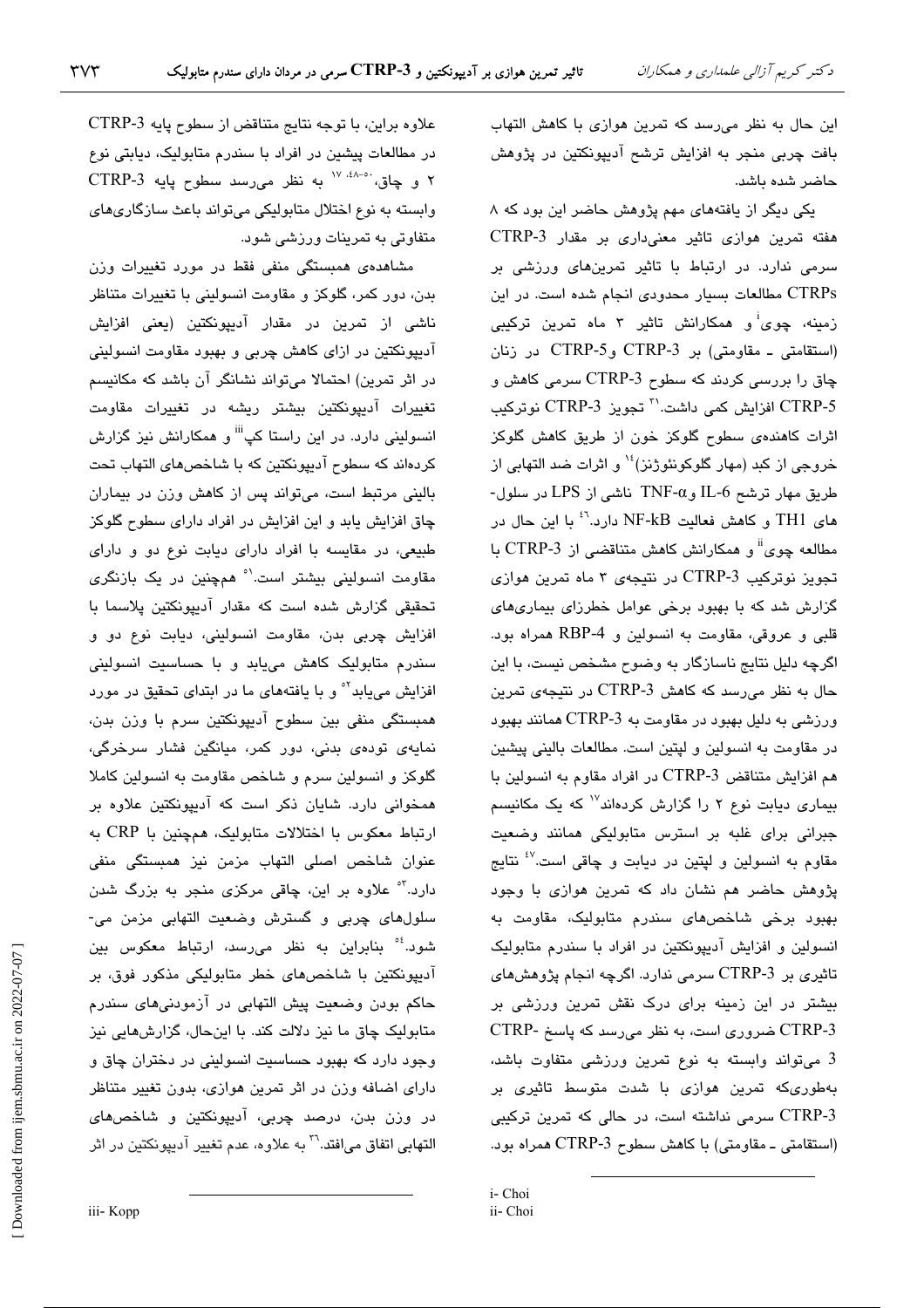تمرین هوازی با وجود کاهش معنیدار چربی شکمی و بهبود حساسیت انسولینی در مردان دیابتی نوع دو نیز مشاهده شده است°° که حاکی از عدم وجود قطعیت کامل در این زمینه بوده و همچنان نیاز به انجام تحقیقات بیشتر را مطرح مے کند.

در بخش دیگر نتایج، همبستگی معنیداری بین تغییرات CTRP-3 با تغییرات متناظر در مقدار انسولین در طول تمرین مشاهده شد. در تحقیقات گذشته نیز همبستگی منفی بین CTRP-3 و مقاومت انسولینی<sup>۱٬۵۱٬۵۷</sup>ٌو چاقی تایید شده است.<sup>۶۹</sup> با توجه به اینکه با افزایش چاقی، مقاومت انسولینی افزایش مییابد، بنابراین نتایج مذکور به نوعی بر همبستگی مثبت بين انسولين و CTRP-3 در اين تحقيق دلالت دارد. اگرچه تعداد آزمودنیهای این مطالعه نسبتا کم بود و نیاز به شواهد بیشتر با روش شناسی قوی وجود دارد، اما با توجه به اینکه معمولا تغییر مقاومت انسولینی در سازگاری با تمرین، به دلیل افزایش حساسیت گیرندههای انسولین اتفاق می افتد (نه تغییر در مقدار انسولین خون که البته به دنبال تغییر در حساسیت رفته رفته مقدار انسولین نیز به طور تاخیری نزول خواهد داشت)،<sup>۸</sup>° بنابراین به نظر میرسد که احتمالا دلیل عدم تغییر معنیدار CTRP-3 در سازگاری با تمرین به تغییرات کوچک انسولین در آنها (جدول ۲) قابل توجیه است. یعنی احتمال میرود در اثر تمرین ورزشی در آزمودنیها سندرم متابولیک ما بهبود حساسیت انسولینی (مقدار انسولین افزایش نیافته، بلکه اثرگذاری آن بیشتر شده است) اتفاق افتاده است. بنابراین صرف نظر از اهمیت كاربردى و فايدهى خاص CTRP-3، شايد اثرات مفيد آن بیشتر در آن دسته از بیماران دیابتی (معمولا نوع یک) که از داروهای افزاینده عملکرد انسولینوتروپیک پانکراس یا شکل تزریقی انسولین استفاده میکنند، قابل دستیابی باشد که در صورت ایجاد افزایش در انسولین گردش خون، احتمالا سطوح CTRP-3 نيز افزايش مييابد. به عبارت ديگر، احتمالا در بیماران سندرم متابولیک، چاق و دیابت نوع دو که همگی با مشکل مقاومت انسولینی مواجه هستند و نه مقدار انسولین خون (بر خلاف تصور عموم، معمولا تا سه برابر افراد طبیعی انسولین دارند)،<sup>۹</sup>° بخشی از اثرات ضدالتهابی و محافظتي آديپوکينها بيشتر به واسطه آديپونکتين تامين مي-شود تا اینکه از طریق CTRP-3 اتفاق بیافتد. در تایید ضمنی این تفسیر ما، قبلا نیز گزارش شده است که CTRP-3 اثر قابل توجهی بر جذب گلوکز در میوتیوبهای عضلانی (یعنی

بهبود حساسیت انسولینی) ندارد.<sup>۲۰</sup> با این حال، تمام این تفاسیر فقط گمانهزنی بر مبنای نتایج تحقیق حاضر است و نیاز به شواهد بیشتر در این زمینه همچنان باقی است.

همچنین CTRP-3 در کاهش گلوکز خون، تنظیم متابوليسىم چربى، افزايش آنژيوژنز و مهار گلوكونئوژنز نقش دارد<sup>،</sup>' که همگی با تمرین ورزشی نیز قابل حصول هستند. به علاوه، پروتئین هایی مانند CTRP-3 میتوانند به عنوان نشانگرهای زمینهای جدید در پیشبینی و تشخیص زودهنگام اختلالات متابولیکی به کار گرفته شوند.<sup>۱٬</sup> بنابراین احتمالا در آزمودنیهای این مطالعه به دلیل اثرات مفید ناشی از تمرین، از جمله کاهش خطر سندرم متابولیک، دیگر نیاز به افزايش CTRP-3 وجود نداشته است. ولي براي اثبات اين ادعا در تحقیقات جدید لازم است نمونهگیریهای متعدد بیشتری در خلال برنامهی تمرین انجام شود که موضوع جالبي براي تحقيق در آينده نيز ميباشد. بهعلاوه، با توجه به این که CTRP-3 سبب ترشح آدیپونکتین و رزیستین از آدیپوسیتها میشود<sup>\۲</sup> و حتی پیشنهاد شده است که می-تواند سبب جبران نارسایی یا کمبود آدیپونکتین شود،°<sup>۱</sup> بنابراین شاید در طول تمرین با افزایش سطوح آدیپونکتین، باز هم نیاز بیشتر به افزایش CTRP-3 برطرف شده است. لازم به ذکر است که گیرندههای انسولین هم در سطح سلول-ها (به عنوان ناقلهای گلوکز که معروفترین آنها GLUT4 است) و هم در بستر اندوتلیال (IRS1 و IRS2) واقع هستند و در شرایط مقاومت انسولین مقدار انسولین گردش خون در تلاش برای کاهش گلوکز خون افزایش مییابد (معمولا تا سه الی چهار برابر حالت طبیعی است) که باز کارآمد نیست. بنابراین با افزایش مواجهه بیش از حد با انسولین، در گیرندههای بستر عروق نیز مقاومت انسولینی ایجاد میشود که با اثر فزایندهی پیامرسانی ناشی از چربی خون بالا و التهاب (که خود در اصل از اثر ناکارآمد انسولین حاصل شدهاند)، تنظیم پیام رسانی IRS ها مختل میشود<sup>7۲</sup> لازم به ذکر است اثرات متابولیکی انسولین برای زدودن گلوکز خون به وسیلهی آثار عروقی انسولین در اندوتلیوم برای افزایش تولید نیتریک اکساید (NO) از گیرندههای IRS، در حدود ۲۰ تا ٤٠ درصد افزايش مى يابد. در شرايط مقاومت انسولينى كه معمولا در وضعیت سندرم متابولیک در حد نسبتا شدیدی موجود است، توازن بين توليد NO (دارای خاصيت رگگشایی) و اندوتلین-۱ (دارای خاصیت رگ تنگی) بر هم میخورد که علاوه بر ایجاد فشار خون، با کاهش جریان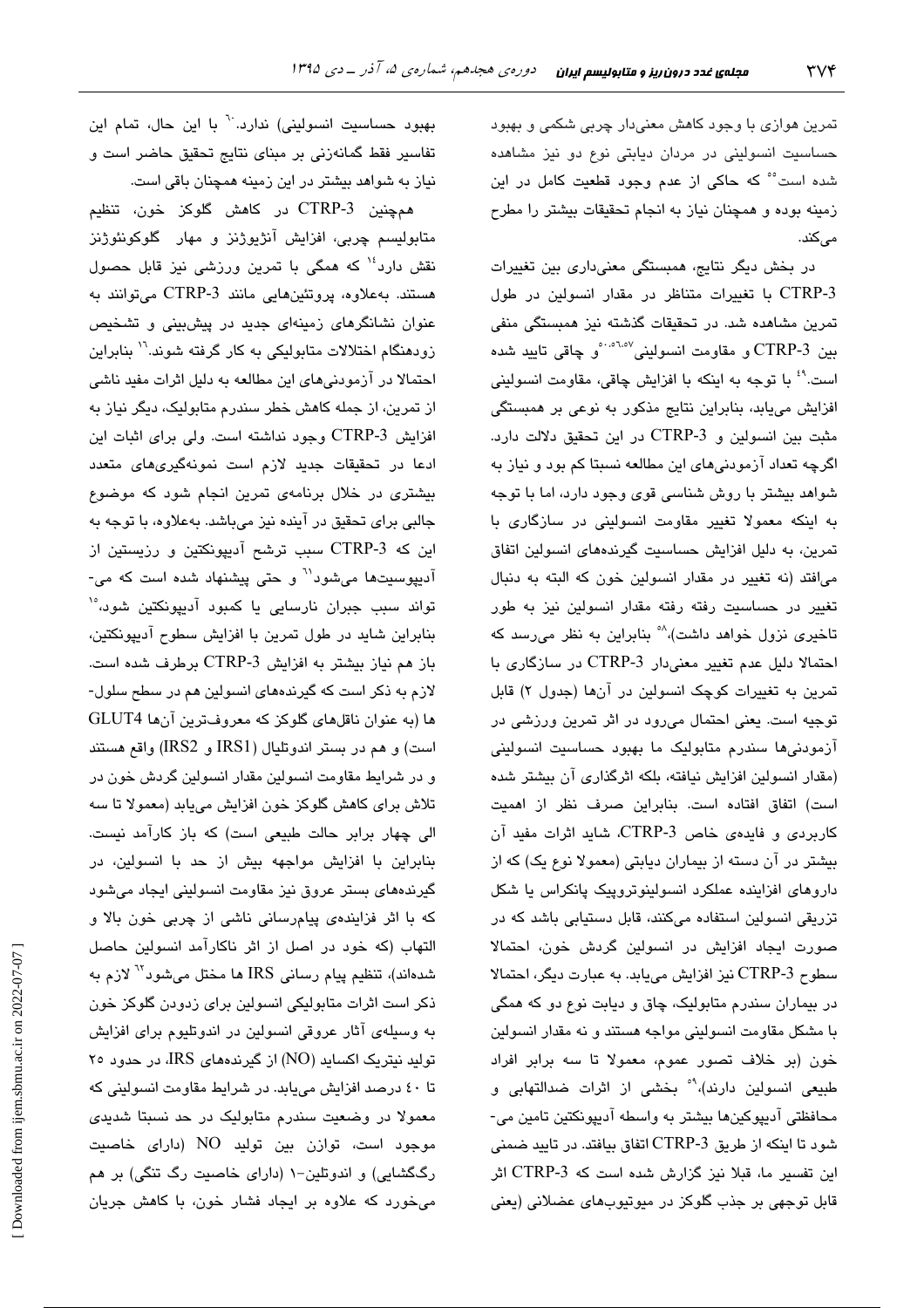خون به بافت و به ویژه عضلات در حالت استراحت، در یک چرخهی معیوب منجر به بدتر شدن مقاومت انسولینی خواهد شد.<sup>٦</sup>۳ بنابراین با توجه به ارتباط تنگاتنگ آدبیونکتین با شاخصهای سندرم متابولیک و به ویژه مقاومت انسولینی، صرف نظر از روشن نشدن دقیق مکانیسمهای مربوطه (که البته موضوع این تحقیق هم نیست)، به نظر میرسد که مقدار آدیپونکتین سرم بتواند این روند چرخه معیوب را متوقف کند و يا سرعت آن را كاهش دهد. البته لازم به يادآوري است كه تمرین ورزشی منظم نیز آثار مشابهی مانند تنظیم افزایشی تعداد گیرندههای انسولینی، کاهش چربی و بنابراین افزایش حساسیت انسولینی را به دنبال دارد. ولی اینکه این آثار .<br>ناشه از تمرین مستقل و یا به واسطه آدیپوکینها هستند، موضوعی است که باید در تحقیقات آینده مشخص شود. به هرحال آنچه که مهم است، از نتایج این مطالعه میتوان استن<mark>اط کرد که هر گونه دستکاری اعم از دارویی، رژیمی</mark> و یا فعالیت بدنی که بتواند مقدار آدیپونکتین را در بیماران سندرم متابولیک افزایش دهد، به طور قطع در بستر سلامت با ارزش و کاربردی است و در تحقیقات آینده اثرات تعاملی و يا دقيق هر يک از آنها نيازمند شفاف سازی است.

مهمترین یافتهی تحقیق حاضر آن بود که در بیماران میتلا به سندرم متابولیک، فقط آدیپونکتین در پاسخ به تمرین

# هوازي افزايش مي يابد و تغييرات CTRP-3 به تمرين چندان چشمگیر نیست. ضعفهای اصلی این تحقیق شامل عدم اندازهگیری مستقیم شاخص التهابی، عدم کنترل تغذیه، تعداد نمونهها و ناهمگونی نمونهها از برخی جنبهها مانند وخامت خطر ابتلا به سندرم متابولیک، شدت درگیری با عوارض ثانويه و همچنين مقدار التهاب بود. مهمترين نكات قوت نيز بررسی روند تغییرات بالینی بر روی بیماران در شرایط تمرين نظارت شده بود. پيشنهاد مي شود در تحقيقات آينده یا پررسی نمودههای حیوانی، تاثیر دارو و یا هر عامل افزایندهی آدیپونکتین همراه با ورزش بررسی شود و هم چنين در طول تمرينات ورزشي نمونهگيريهاي خوني تعقيبي انجام شوند. به علاوه، تاثيرات مفيد CTRP-3 را در بيماراني که از داروهای افزاینده تولید انسولین استفاده میکنند مورد بررسی قرار گیرد و یا آثار حاد CTRP-3 بر سلامت را در ِ<br>حين دوردهاي مصرف انسولين تعيين شوند. همچنين تعيين ماهيت و چگونگي ايجاد آثار مفيد تمرين و يا آديپونکتين و يا CTRP-3 می تواند در آینده احتمال استفاده از مکملهای غنی از آدیونکتین و یا CTRP-3 را مطرح کند.

<mark>سپاسگزاری</mark>: بدینوسیله مراتب تشکر و قدردانی از همکاری کلیه آزمودني هاي اين تحقيق اعلام مي شود.

## **References**

- 1. Fujita T. Insulin resistance and salt-sensitive hypertension in metabolic syndrome. Nephrol Dial Transplant  $2007 \cdot 22 \cdot 3102 - 7$
- 2. Fujita T. Aldosterone in salt-sensitive hypertension and metabolic syndrome. J Mol Med 2008; 86: 729-34.
- Ouchi N, Parker JL, Lugus JJ, Walsh K. Adipokines in  $3.$ inflammation and metabolic disease. Nat Rev Immunol 2011: 11: 85-97.
- $\overline{4}$ Ouchi N, Kihara S, Arita Y, Okamoto Y, Maeda K, Kuriyama H, et al. Adiponectin, an adipocyte-derived plasma protein, inhibits endothelial NF-KB signaling through a cAMP-dependent pathway. Circulation 2000; 102: 1296-301.
- $5<sub>1</sub>$ Ouchi N, Kihara S, Funahashi T, Matsuzawa Y, Walsh K. Obesity, adiponectin and vascular inflammatory disease. Curr Opin Lipidol 2003; 14: 561-6.
- 6. Trujillo ME, Scherer PE, editors. Adipose tissue-derived factors: impact on health and disease. Endocr Rev 2006; 27: 762-78.
- 7. Blüher M. Clinical relevance of adipokines. Diabetes Metab J 2012; 36: 317-27.
- 8. Donath MY, Shoelson SE. Type 2 diabetes as an inflammatory disease. Nat Rev Immunol 2011; 11: 98-107.
- 9. Ouchi N, Higuchi A, Ohashi K, Oshima Y, Gokce N, Shibata R, et al. Sfrp5 is an anti-inflammatory adipokine that modulates metabolic dysfunction in obesity. Science 2010; 329: 454-7.
- $10<sub>1</sub>$ Enomoto T, Ohashi K, Shibata R, Higuchi A, Maruyama S. Izumiya Y, et al. Adipolin/C1qdc2/CTRP12 protein functions as an adipokine that improves glucose metabolism. J Biol Chem 2011; 286: 34552-8.
- $11.$ Santaniemi M, Kesäniemi YA, Ukkola O. Low plasma adiponectin concentration is an indicator of the metabo lic syndrome. Eur J Endocrinol 2006; 155: 745-50.
- Chen S-J, Yen C-H, Huang Y-C, Lee B-J, Hsia S, Lin P- $12<sup>12</sup>$ T. Relationships between inflammation, adiponectin, and oxidative stress in metabolic syndrome. PLoS One 2012: 7:e45693.
- Kopp A, Bala M, Buechler C, Falk W, Gross P, Neu-13. meier M, et al. C1q/TNF-related protein-3 represents a novel and endogenous lipopolysaccharide antagonist of the adipose tissue. Endocrinology 2010: 151: 5267-78.
- $14$ Peterson JM, Wei Z, Wong GW. C1q/TNF-related protein-3 (CTRP3), a novel adipokine that regulates hepatic glucose output. J Biol Chem 2010; 285: 39691-701.
- 15. Davis KE, Scherer PE. Adiponectin: no longer the lone soul in the fight against insulin resistance? Biochem J 2008: 416: e7-e9.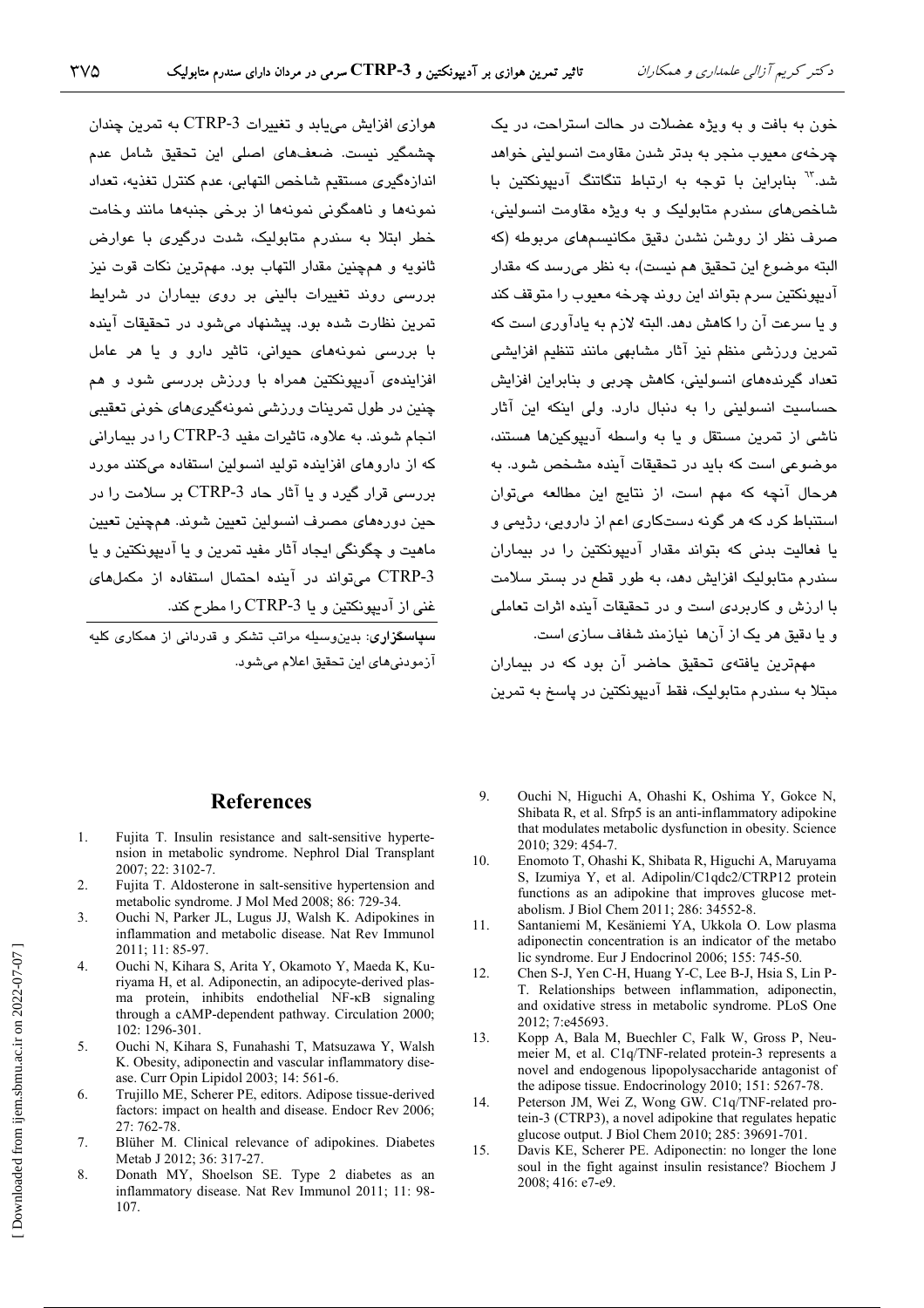- 16. Ban B, Bai B, Zhang M, Hu J, Ramanjaneya M, Tan BK, et al. Low serum cartonectin/CTRP3 concentrations in newly diagnosed type 2 diabetes mellitus: in vivo regulation of cartonectin by glucose. PLoS One 2014; 19; 9: e112931.
- 17. Choi KM, Hwang SY, Hong HC, Yang SJ, Choi HY, Yoo HJ, et al. C1q/TNF-related protein-3 (CTRP-3) and pigment epithelium-derived factor (PEDF) concentrations in patients with type 2 diabetes and metabolic syndrome. Diabetes 2012; 61: 2932-6.
- 18. Tan BK, Chen J, Hu J, Amar O, Mattu HS, Adya R, et al. Metformin increases the novel adipokine cartonectin/CTRP3 in women with polycystic ovary syndrome. J Clin Endocrinol Metab 2013; 98: E1891-E900.
- 19. Schäffler A, Buechler C. CTRP family: linking immunity to metabolism. Trends Endocrinol Metab 2012; 23: 194-204.
- 20. Stefanyk LE, Dyck DJ. The interaction between adipokines, diet and exercise on muscle insulin sensitivity. Curr Opin Clin Nutr Metab Care 2010; 13: 255-9.
- 21. Vissers D, Hens W, Taeymans J, Baeyens J-P, Poortmans J, Van Gaal L. The effect of exercise on visceral adipose tissue in overweight adults: a systematic review and meta-analysis. PloS one 2013; 8: e56415.
- 22. Pattyn N, Cornelissen VA, Eshghi SRT, Vanhees L. The effect of exercise on the cardiovascular risk factors constituting the metabolic syndrome. Sports Med 2013; 43: 121-33.
- 23. Pescatello LS, Blanchard BE, Van Heest JL, Maresh CM, Gordish-Dressman H, Thompson PD. The metabolic syndrome and the immediate antihypertensive effects of aerobic exercise: a randomized control design. BMC Cardiovasc Disord 2008; 8-12.
- 24. Koh EH, Kim M, Ranjan K, Kim HS, Park H-S, Oh KS, et al. eNOS plays a major role in adiponectin synthesis in adipocytes. Am J Physiol Endocrinol Metab 2010; 298: E846-E53.
- 25. Wang X, You T, Murphy K, Lyles MF, Nicklas BJ. Addition of Exercise Increases Plasma Adiponectin and Release from Adipose Tissue. Med Sci Sports Exerc 2015; 47: 2450-5.
- 26. Racil G, Ounis OB, Hammouda O, Kallel A, Zouhal H, Chamari K, et al. Effects of high vs. moderate exercise intensity during interval training on lipids and adiponectin levels in obese young females. Eur J Appl Physiol 2013; 113: 2531-40.
- 27. Ryan A, Nicklas B, Berman D, Elahi D. Adiponectin levels do not change with moderate dietary induced weight loss and exercise in obese postmenopausal women. Int J Obes Relat Metab Disord 2003; 27: 1066-71.
- 28. Marcell TJ, McAuley KA, Traustadóttir T, Reaven PD. Exercise training is not associated with improved levels of C-reactive protein or adiponectin. Metabolism 2005; 54: 533-41.
- 29. Yokoyama H, Emoto M, Araki T, Fujiwara S, Motoyama K, Morioka T, et al. Effect of aerobic exercise on plasma adiponectin levels and insulin resistance in type 2 diabetes. Diabetes care 2004; 27: 1756-8.
- 30. Yatagai T, Nishida Y, Nagaska S, Nakamura T, Tokuyama K, Shindo M, et al. Relationship between exercise training-induced increase in insulin sensitivity and adiponectinemia in healthy men. Endocr J 2003; 50: 233-8.
- 31. Choi HY, Park JW, Lee N, Hwang SY, Cho GJ, Hong HC, et al. Effects of a combined aerobic and resistance exercise program on C1q/TNF-related protein-3 (CTRP-3) and CTRP-5 levels. Diabetes Care 2013; 36: 3321-7.
- 32. Balagopal P, George D, Yarandi H, Funanage V, Bayne E. Reversal of obesity-related hypoadiponectinemia by lifestyle intervention: a controlled, randomized study in obese adolescents. J Clin Endocrinol Metab 2005; 90: 6192-7.
- 33. Kondo T, Kobayashi I, Murakami M. Effect of exercise on circulating adipokine levels in obese young women. Endocr J 2006; 53: 189-95.
- 34. Bllu-her M, Bullen Jr JW, Lee JH, Kralisch S, Fasshauer M, Kl-ting N, et al. Circulating adiponectin and expression of adiponectin receptors in human skeletal muscle: associations with metabolic parameters and insulin resistance and regulation by physical training. J Clin Endocrinol Metab 2006; 91: 2310-6.
- 35. Kriketos AD, Gan SK, Poynten AM, Furler SM, Chisholm DJ, Campbell LV. Exercise increases adiponectin levels and insulin sensitivity in humans. Diabetes Care 2004; 27: 629-30.
- 36. Nassis GP, Papantakou K, Skenderi K, Triandafillopoulou M, Kavouras SA, Yannakoulia M, et al. Aerobic exercise training improves insulin sensitivity without changes in body weight, body fat, adiponectin, and inflammatory markers in overweight and obese girls. Metabolism 2005; 54: 1472-9.
- 37. Hulver MW, Zheng D, Tanner CJ, Houmard JA, Kraus WE, Slentz CA, et al. Adiponectin is not altered with exercise training despite enhanced insulin action. Am J Physiol Endocrinol Metab 2002; 283: E861-E5.
- 38. Yoshida H, Ishikawa T, Suto M, Kurosawa H, Hirowatari Y, Ito K, et al. Effects of supervised aerobic exercise training on serum adiponectin and parameters of lipid and glucose metabolism in subjects with moderate dyslipidemia. J Atheroscler Thromb 2010; 17: 1160-6.
- 39. Ring-Dimitriou S, Paulweber B, von Duvillard SP, Stadlmann M, LeMura LM, Lang J, et al. The effect of physical activity and physical fitness on plasma adiponectin in adults with predisposition to metabolic syndrome. Eur J Appl Physiol 2006; 98: 472-81.
- 40. Abolfathi F, Ranjbar R, Shakerian S, Yazdanpanah L. The effect of eight weeks aerobic interval training on adiponectin serum levels, lipid profile and hs-CRP in women with type ii diabetes. Iranian Journal and Endocrinolgy and Metabolism 2015; 17: 316-24. [Farsi]
- 41. Degawa-Yamauchi M, Moss KA, Bovenkerk JE, Shankar SS, Morrison CL, Lelliott CJ, et al. Regulation of adiponectin expression in human adipocytes: effects of adiposity, glucocorticoids, and tumor necrosis factor  $\alpha$ . Obes Res 2005; 13: 662-9.
- 42. Hajer GR, van Haeften TW, Visseren FL. Adipose tissue dysfunction in obesity, diabetes, and vascular diseases. Adipose tissue dysfunction in obesity, diabetes, and vascular diseases. Eur Heart J 2008; 29: 2959-71.
- 43. Maury E, Brichard S. Adipokine dysregulation, adipose tissue inflammation and metabolic syndrome. Mol Cell Endocrinol 2010; 314:1-16.
- 44. Sakurai T, Izawa T, Kizaki T, Ogasawara J-e, Shirato K, Imaizumi K, et al. Exercise training decreases expression of inflammation-related adipokines through reduction of oxidative stress in rat white adipose tissue. Biochem Biophys Res Commun 2009; 379: 605-9.
- 45. Vieira VJ, Valentine RJ, Wilund KR, Antao N, Baynard T, Woods JA. Effects of exercise and low-fat diet on adipose tissue inflammation and metabolic complications in obese mice. Am J Physiol Endocrinol Metab 2009; 296: E1164-E71.
- 46. Weigert J, Neumeier M, Schäffler A, Fleck M, Schölmerich J, Schütz C, et al. The adiponectin paralog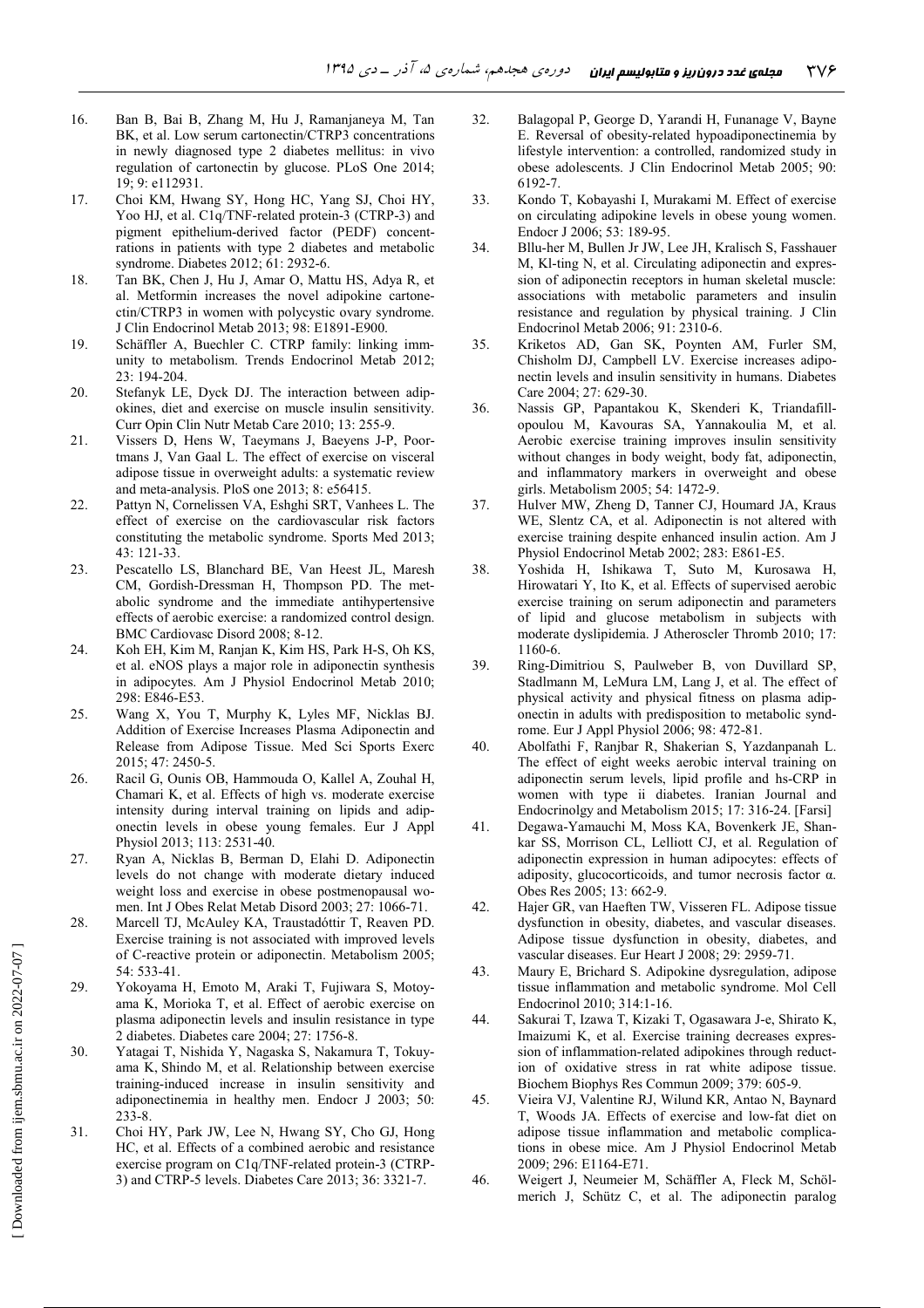CORS-26 has anti-inflammatory properties and is produced by human monocytic cells. FEBS Lett 2005; 579: 5565-70.

- 47. Caro JF, Kolaczynski JW, Nyce MR, Ohannesian JP, Opentanova I, Goldman WH, et al. Decreased cerebrospinal-fluid/serum leptin ratio in obesity: a possible mechanism for leptin resistance. Lancet 1996; 348: 159- 61.
- 48. Yoo HJ, Hwang SY, Hong HC, Choi HY, Yang SJ, Choi DS, et al. Implication of progranulin and C1q/TNFrelated protein-3 (CTRP3) on inflammation and atherosclerosis in subjects with or without metabolic syndrome. PLoS One 2013; 8: e55744.
- 49. Wolf RM, Steele KE, Peterson LA, Magnuson TH, Schweitzer MA, Wong GW. Lower circulating C1q/TNFrelated protein-3 (CTRP3) levels are associated with obesity: a cross-sectional study. PloS one 2015; 10: e0133955.
- 50. Deng W, Li C, Zhang Y, Zhao J, Yang M, Tian M, et al. Serum C1q/TNF-related protein-3 (CTRP3) levels are decreased in obesity and hypertension and are negatively correlated with parameters of insulin resistance. Diabetol Metab Syndr 2015; 7: 33-43.
- 51. Kopp H, Krzyzanowska K, Möhlig M, Spranger J, Pfeiffer A, Schernthaner G. Effects of marked weight loss on plasma levels of adiponectin, markers of chronic subclinical inflammation and insulin resistance in morbidly obese women. International journal of obesity 2005; 29: 766-71.
- 52. Rabe K, Lehrke M, Parhofer KG, Broedl UC. Adipokines and insulin resistance. Mol Med 2008; 14: 741-51.
- 53. von Frankenberg AD, do Nascimento FV, Gatelli LE, Nedel BL, Garcia SP, de Oliveira CS, et al. Major components of metabolic syndrome and adiponectin levels: a cross-sectional study. Diabetol Metab Syndr 2014; 6: 1- 26.
- 54. Fuentes E, Fuentes F, Vilahur G, Badimon L, Palomo I. Mechanisms of chronic state of inflammation as

mediators that link obese adipose tissue and metabolic syndrome. Mediators Inflamm 2013: 136584.

- 55. Boudou P, Sobngwi E, Mauvais-Jarvis F, Vexiau P, Gautier J. Absence of exercise-induced variations in adiponectin levels despite decreased abdominal adiposity and improved insulin sensitivity in type 2 diabetic men. Eur J Endocrinol 2003; 149: 421-4.
- 56. Ban B, Bai B, Zhang M, Hu J, Ramanjaneya M, Tan BK, et al. Low serum cartonectin/CTRP3 concentrations in newly diagnosed type 2 diabetes mellitus: in vivo regulation of cartonectin by glucose. PloS One 2014; 9: e112931.
- 57. Qu H, Deng M, Wang H, Wei H, Liu F, Wu J, et al. Plasma CTRP-3 concentrations in Chinese patients with obesity and type II diabetes negatively correlate with insulin resistance. J Clin Lipidol 2015; 9: 289-94.
- 58. Hawley J, Lessard S. Exercise training induced improvements in insulin action. Acta Physiol 2008; 192: 127.
- 59. Shanik MH, Xu Y, Škrha J, Dankner R, Zick Y, Roth J. Insulin Resistance and Hyperinsulinemia. Is hyperinsulinemia the cart or the horse? Diabetes Care. 2008; 31: S262-S8.
- 60. Li X, Jiang L, Yang M, Wu Y-w, Sun J-z, Sun S-x. CTRP3 improves the insulin sensitivity of 3T3-L1 adipocytes by inhibiting inflammation and ameliorating insulin signalling transduction. Endokrynologia Polska 2014; 65: 252-8.
- 61. Wölfing B, Buechler C, Weigert J, Neumeier M, Aslanidis C, Schöelmerich J, et al. Effects of the New C1q/TNF-related Protein (CTRP-3)"Cartonectin" on the Adipocytic Secretion of Adipokines. Obesity 2008; 16: 1481-6.
- 62. Tanti JF, Jager J. Cellular mechanisms of insulin resistance: role of stress-regulated serine kinases and insulin receptor substrates (IRS) serine phosphorylation. Curr Opin Pharmacol 2009; 9: 753-62.
- 63. Kim J-a, Montagnani M, Koh KK, Quon MJ. Reciprocal relationships between insulin resistance and endothelial dysfunction molecular and pathophysiological mechanisms. Circulation 2006; 113: 1888-904.